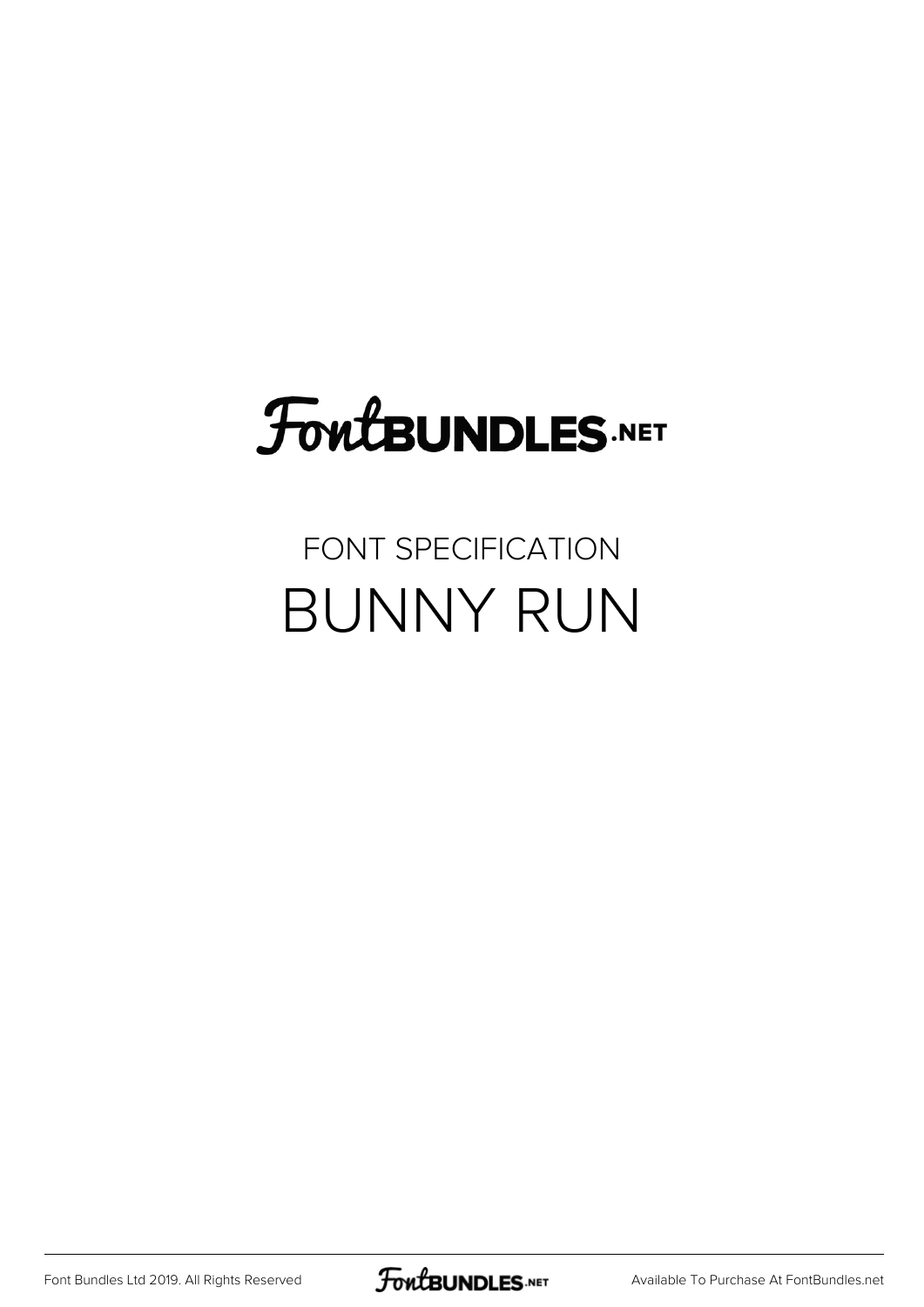#### Bunny Run - Regular

**Uppercase Characters** 

## ABCDEFGHIJKLMNOPQRSIU VWXYZ

Lowercase Characters

## ABCDEFGHIJKLMNOPQRSTU VWXYZ

Numbers

### 0123456789

Punctuation and Symbols

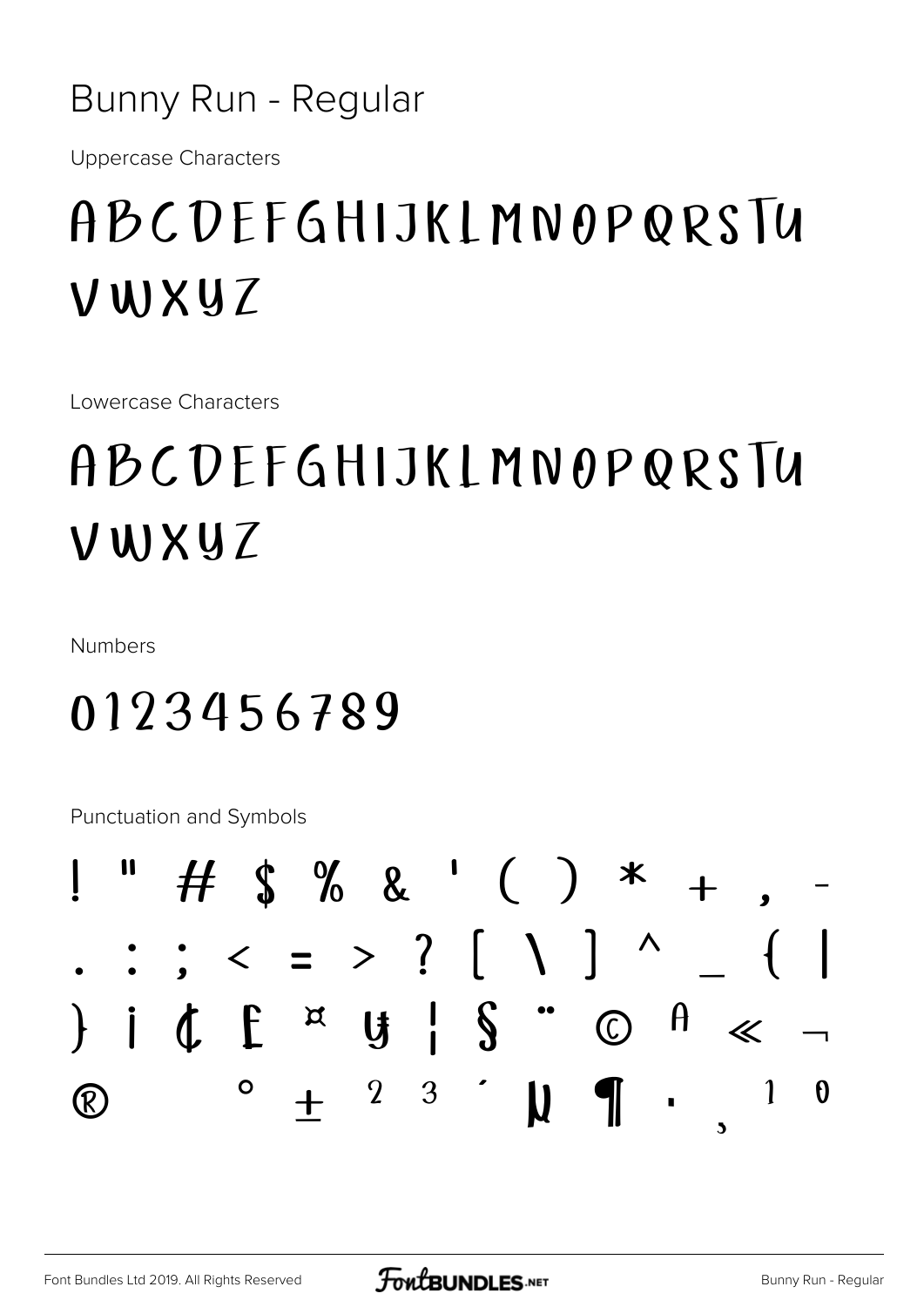| $\gg$            | $\frac{1}{4}$ | $\frac{1}{2}$ | $\overline{21}$ |
|------------------|---------------|---------------|-----------------|
| All Other Glyphs |               |               |                 |

|  |  |  | À Á Â Ã Ä Å AE Ç È                                                                                            |  |
|--|--|--|---------------------------------------------------------------------------------------------------------------|--|
|  |  |  | É Ë Ë İ İ Ï Ü Ñ                                                                                               |  |
|  |  |  | $\dot{\theta}$ $\dot{\theta}$ $\ddot{\theta}$ $\ddot{\theta}$ $\times$ $\theta$ $\dot{\theta}$ $\dot{\theta}$ |  |
|  |  |  | Û Ü Ú Þ B À Á Â Ã                                                                                             |  |
|  |  |  | ÄÅÆÇĖĖËÌ                                                                                                      |  |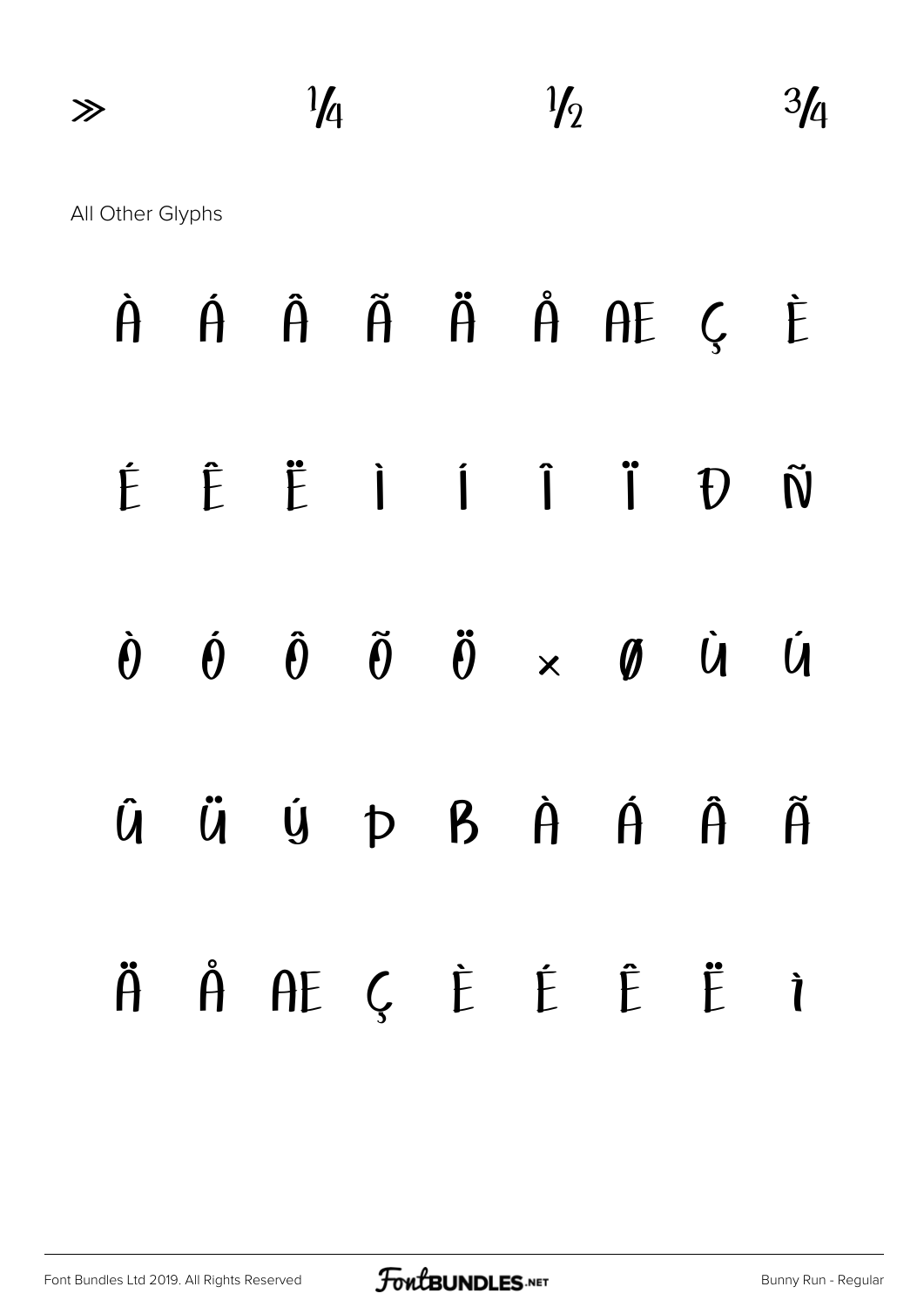